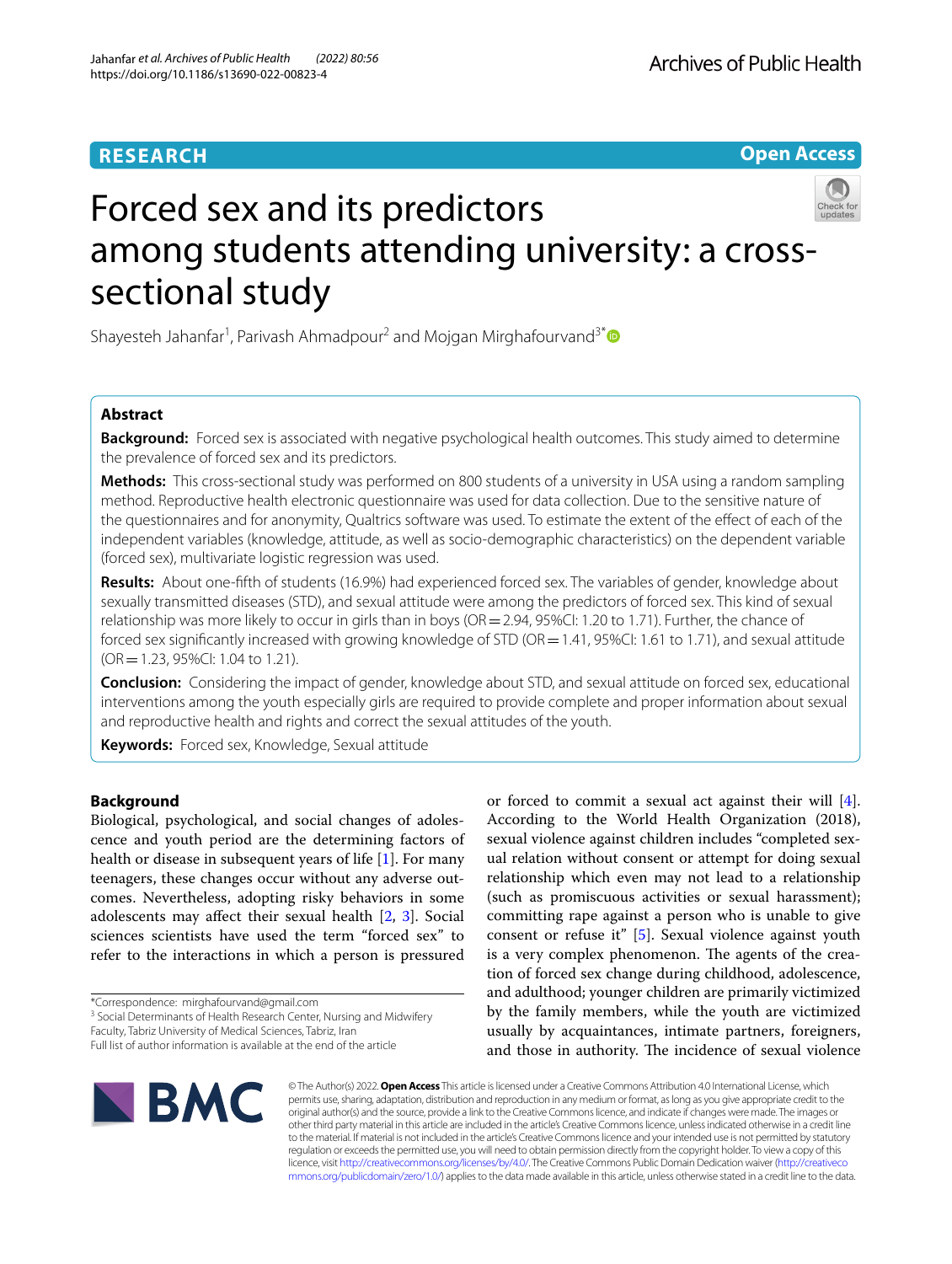grows progressively from around 8 years of age, with the maximum rate of incidence of sexual violence for infants being the age range of 14–17years [[6,](#page-8-5) [7](#page-8-6)].

The precise prevalence of unwanted sexual experiences for adolescents is unknown. This gap of knowledge can be due to ambiguity in determining the nature of the experience due to the over-extensive and nonspecifc nature of the questions posed in this regard [\[8](#page-8-7)]. Although this type of information is collected systematically among the samples of the national representatives of the adolescents (for example, a question has been considered about forced sex from 1999 in the national survey of the adolescent's risky behaviors), due to shame, denial, self-blame or fear of violation, cases of violence may not be reported [\[9](#page-8-8)]. Further, cultural and religious norms, social structures, the school environment, and economic factors may also affect these issues  $[10]$  $[10]$  $[10]$ . According to studies, the prevalence of forced sex is higher among teenage girls than in boys, but teenage boys also report sexual violence [\[11](#page-8-10)]. In the US, researchers estimate that 6.1% of children experience sexual victimization at the age of 17 and younger. The prevalence of sexual abuse among girls and boys is 26.0 and 5.1%, respectively. Forced sexual initiation (FSI) has been reported to be 5–46% among women in lowand middle-income countries of Africa [[12](#page-8-11)].

A study reported that there is a relationship between forced sex in teenagers and factors such as gender, negative self-concept, and suicidal ideation [\[13](#page-8-12)]. Forced sex has also been associated with attitude factors in adults such as low self-efficacy as well as sexual relationship associated behaviors, including a large number of past friendship partners  $[14, 15]$  $[14, 15]$  $[14, 15]$ . The risk of these factors is closely associated with socio-ecological factors, including social, cultural, religious, familial, educational, political, and ideological factors afecting lifestyle [\[14](#page-8-13)].

FSI can have adverse efects on both children and the youth. Various researchers have documented the high prevalence of forced sex, as well as its harmful efects and consequences in the US  $[16–18]$  $[16–18]$  $[16–18]$  $[16–18]$ . Sexual violence is associated with adverse psychological health, such as depression, and committing suicide. According to the results of a meta-analysis, sexual abuse increases the probability of depression and suicide commitment by 2.7 and 4.1 times, respectively. Also, the prevalence of associated PTSD and major depressive disorder is almost 2.5 times as large compared to the individuals who have not experienced sexual violence [[16\]](#page-8-15). Apart from psychological efects, there are two other important serious concerns, including unwanted pregnancy and sexually transmitted infections (STIs) [\[19,](#page-8-17) [20\]](#page-8-18). It is estimated that almost half of adolescents 15–24years of age would contract STIs. Annually, out of every 20 adolescents, one is afflicted with a sexual bacterial infection, with the average age of this

disease showing a descending trend [\[21](#page-8-19)]. In recent years, the prevalence of human papillomavirus (HPV), *Neisseria gonorrhoeae*, HIV, and *chlamydia trachomatis* infection is growing, especially in younger individuals [\[22](#page-9-0)]. All of these sexual health problems will be more prevalent through sexual relations during adolescence, which in turn is reinforced with having several sexual partners, forced sex, unprotected sexual relationships, or not using condoms. FSI is associated with diferent types of highrisk sexual behaviors such as transactional sex, having numerous sexual partners, and not using condoms [\[23](#page-9-1)]. The adolescents and young adults experiencing FSI have reported not using condoms in their frst and last sexual relations more than those who have not experienced FSI [\[24](#page-9-2)]. In women with an experience of FSI, the probability of contracting STI and HIV is higher compared to women without FSI experience. The young women who have experienced FSI will most probably experience the next forced sex, which is associated with the violence of an intimate partner [\[25](#page-9-3)].

Sexual health knowledge is the necessary prerequisite for sexual health and constitutes an inseparable part of human behavior and decision-making, especially when there is the ability to take informed protective measures. In addition, in sexual and reproductive rights, education as a vital protective factor has attracted attention among adolescents  $[26]$  $[26]$ . There is robust evidence suggesting that sex education based on the curriculum at school leads to increased awareness of sexual risk and threats, as well as knowledge about risk mitigation strategies, causing commitment to safer sexual relations [\[27](#page-9-5)]. Due to the wide social variety of comprehensive behavioral interventions targeting adolescents, consideration of the social context is required [[28](#page-9-6)]. Attempts for correcting social norms are also needed to support change, preserve behavioral change, and to tackle structural factors involved in high-risk sexual behavior. The prerequisite of this type of intervention is establishing the status of forced sex and its associated factors, so that proper intervention could be designed and implemented in this regard  $[27]$  $[27]$ . Thus, the present study was performed to support flling this important gap to determine the prevalence of forced sex and its predictors.

## **Methods/design**

The STROBE reporting guidelines were followed in the reporting of this study.

## **Study design and sampling**

This was a cross-sectional survey among students attending university in Michigan, in the United States of America. The university has a population of approximately 27,000 students on its main campus, with students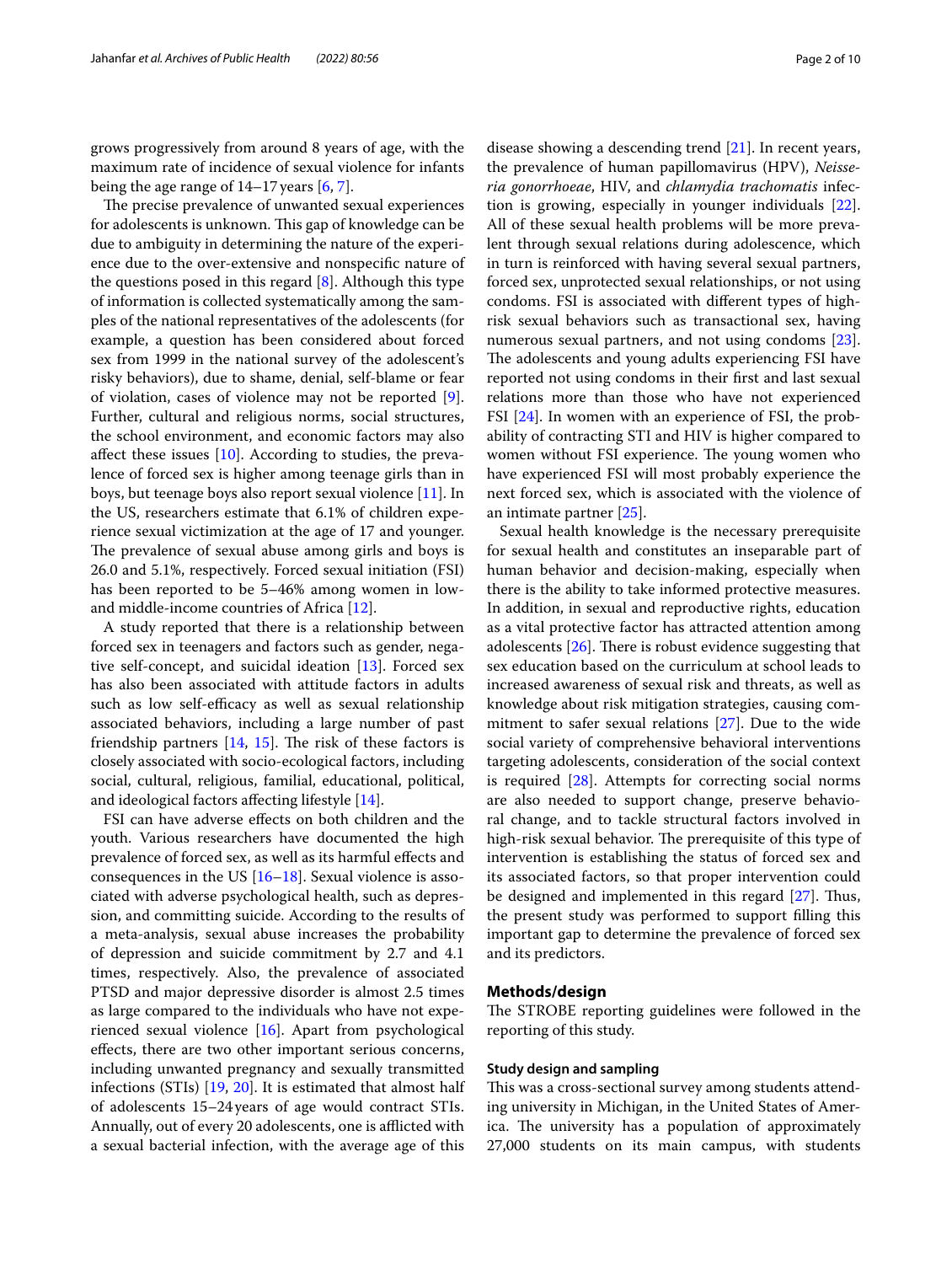coming from various places across the globe. A sampling frame for the study was obtained from the Registrar's Office. Students received an invitational email, and those who consent to participate in the study received an electronic reproductive health questionnaire containing questions on their sexual behavior. This study used a random sampling technique to send email invitations to CMU students in three rounds.

A calculated sample size (*n*=800) was estimated using the prevalence of "being forced to have sexual intercourse" of 3%., with an expectant increase to 30%, 1.96 Z value, 5% of precision, a power of 80, and 10% nonrespondent rate.

## **Study population**

The inclusion sampling criteria were CMU students who were registered as a student and were willing to participate in the study, while the exclusion criterion was a refusal to participate in this study. We did not include samples from the school of Health Sciences.

## **Study questions**

- 1. What is the distribution of sexual coercion among university students?
- 2. What is the relationship between forced sex and socio-demographic characteristics?
- 3. What is the relationship between forced sex and knowledge of contraception/Knowledge of STD/ knowledge of condom use?
- 4. What is the relationship between forced sex and sex education?
- 5. What is the relationship between forced sex and risky sexual behavior?
- 6. What is the relationship between forced sex and sexual attitude?

## **Data collection and analysis**

We used a self-administered structured questionnaire derived from World Health Organization illustrative questionnaire  $[29]$  $[29]$ . The questionnaires were sent through Qualtrics online software when the survey links were sent via emails to the participants. Because of the sensitive nature of the questionnaire, anonymity was a priority in this research. The software facilitated the anonymous status of the students. Qualtrics complies with the EU-U.S. Privacy Shield Framework and the Swiss Privacy Shield framework. It retains the American Arbitration Association/International Centre for Dispute Resolution for disputes.

The questionnaire was adopted by the researchers and modified to reflect cultural sensitivities. The change was minor, and no language translation was necessary. We frst sent the questionnaire to 10 students and two faculty members to check the content validity. The data from these ten students were excluded from the analysis. The original questionnaire sought to assess the knowledge, attitudes, and practice of students of CMU about reproductive health. Part of this study was about the sources of sexual health information and has been published elsewhere  $[30]$  $[30]$ . The current manuscript focuses on forced sexual coercion among students (the outcome variable).

First, we asked, "Some young people are forced to have sexual intercourse against their will by a stranger, a relative, or an older person. Has this ever happened to you?"  $(Yes/No)$ . This variable was considered as the dependent variable. Another question related to sexual coercion was, "Did you or the sexual partner do anything to avoid pregnancy on these occasions? If Yes Always or sometimes?".

We also asked questions about unsolicited touches: Some young people/females are touched on the breast or some other part of the body when they do not want to be, by a stranger, a relative, or an older person. Has this ever happened to you? (Yes/No).

Second, we studied the association between sociodemographic characteristics and forced sex. Third, we analyzed the relationship between forced sex and other potential confounders: level of knowledge (STD, condom, contraception), sexual attitude, and relationship score.

## *Knowledge of STD*

Knowledge of sexual infectious diseases, including HIV/AIDS/ and sexually transmitted diseases, was also assessed using 10 questions from the same survey. These questions were inclusive of the following items: Q1. "Have you heard of HIV or AIDS?" (Yes=1/No=0), Q2. "Were you ever concerned that you might catch HIV/AIDS or another STD from your partner?" (Yes =  $1/No=0$ ), Q3. "If you were concerned, were you very concerned or somewhat concerned?" (Very concern/somewhat con $cern = 1$ , not concerned = 0), Q4. "Did you do anything to reduce the risk of infection?" (Yes =  $1/No=0$ ), Q5. "What did you do to reduce the risk of infection?" (Used  $\text{condom}=1$ , took medication=0), Q6. "People can take a simple test to find out whether they have HIV." (True =  $1$ , False=0), Q7. "It is possible to cure AIDS." (True=1, False  $=$  0), Q7. "A person with HIV always looks emaciated or unhealthy in some ways." (Yes =  $1/No=0$ ), Q8. "I haven't had sex because I am afraid of getting HIV/AIDS or another STI." (True=1, False=0), and Q9. "Condoms are an efective way of protecting against HIV/AIDS." (True = 1, False = 0). These nine questions were recoded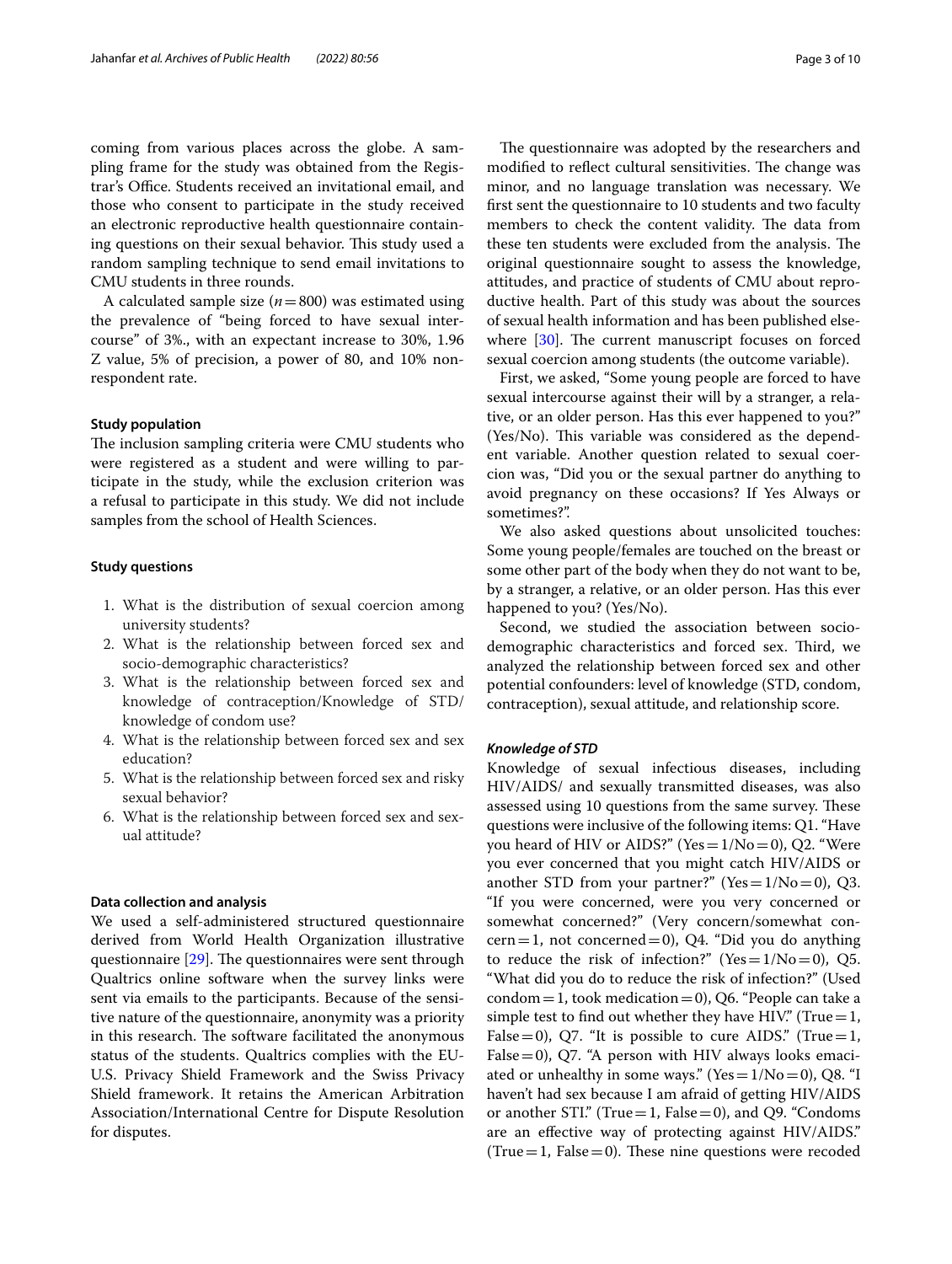into correct and incorrect answers, and the total score of knowledge was computed by adding these scores together. The detailed data is not shown here.

## *Knowledge of condom (Section 9)*

The total score of knowledge about condoms was estimated by adding 15 questions. The average score of knowledge was  $12.25 \pm 1.39$ , with the minimum 2 and maximum 15. The distribution of the score is normal. Please note that I coded disagree $=1$  (reverse coding) and disagree  $=0$  (usual coding) and don't know  $=2$ , and agree  $=1$ (usual coding) and agree  $=0$  (reverse coding). These questions are as follows: Q1. "Have you or a partner ever used a condom?" (Yes=1/No=0). Q2: "Have you ever experienced a condom that split or broke during intercourse?" (Yes =  $1/No=0$ ). Q3: "Have you ever seen a condom?" (Yes =  $1/No=0$ ). Q4: "Condoms are an effective method of preventing pregnancy?"  $(A\text{gree}=1/$ Don't know/not sure=2/ Disagree=3). Q5: "Condoms can be used more than once?" (Agree= $1/$  Don't know/ not sure  $=2/$  Disagree  $=3$ ). Q6: "A girl can suggest to her boyfriend that he use a condom?" (Agree=1/ Don't know/not sure=2/ Disagree=3). Q7: "A boy can suggest to his girlfriend that he use a condom?" (Agree $=1/$ Don't know/not sure=2/ Disagree=3). Q8: "Condoms are an efective way of protecting against HIV/AIDS?"  $(Agree=1/$  Don't know/not sure = 2/ Disagree = 3). Q9: "Condoms are suitable for casual relationships?" (Agree =  $1/$  Don't know/not sure =  $2/$  Disagree = 3). Q10: "Condoms are suitable for steady, loving relationships?" Q11: "It would be too embarrassing for someone like me to buy or obtain condoms?" (Agree  $=1/$  Don't know/ not sure=2/ Disagree=3). Q12: "If a girl suggested using condoms to her partner, it would mean that she didn't trust him?" (Agree= $1/$  Don't know/not sure= $2/$ Disagree=3). Q13: "Condoms reduce sexual pleasure?"  $(Agree=1/$  Don't know/not sure  $=2/$  Disagree  $=3$ ). Q14: "Condoms can slip of the man and disappear inside the woman's bod?" (Agree $=1/$  Don't know/not sure= $2/$  Disagree= $3$ ). Q15: "If unmarried couples want to have sexual intercourse before marriage, they should use condoms."  $(A\text{gree}=1/$  Don't know/not sure=2/ Disagree $=$ 3).

## *Knowledge of contraception (Section 7)*

Fifteen questions were used for this section. Q1: "Women can take a pill every day" (Yes  $(spot.) = 1$ /Yes (prompted) =  $2 / No = 3$ ). Q2: "Do you know any place or person where young people could obtain this method" (Yes=1/No=0). Q3: "Women can have an injection every 2 or every 3 months" (Yes (spont.) $=1$ /Yes (prompted) =  $2 / No = 3$ ). Q4: "Do you know any place or person where young people could obtain this method?"

 $(Yes=1/No=0)$ . Q5: "A man can put a rubber device on his penis before intercourse" (Yes  $(spoint.) = 1$ /Yes (prompted) =  $2 / No = 3$ ). Q6: "Do you know any place or person where young people could obtain this method?"  $(Yes=1/No=0)$ . Q7: "A woman can take pills soon after intercourse" (Yes (spont.)= $1$ /Yes (prompted)=2  $/No=3$ ). Q8: "Do you know any place or person where young people could obtain this method?" (Yes =  $1/$ No=0). Q9: "A man can pull out of a woman before climax" (Yes (spont.)= $1$ /Yes (prompted)= $2$  /No=3). Q9: "A couple can avoid sex on days when pregnancy is most likely to occur." (Yes (spont.)= $1$ /Yes (prompted)=2 /  $No = 3$ ). Q10: "There are other methods of contraception that I have not mentioned. What other methods have you heard of?"  $(IUD=1/ Implant=2/ Jelly/foam=3/$ Female Sterilization =  $4 /$  Male Sterilization =  $5/$  Other  $(SPECTFY)=6$ ). Q11: "Which method do you think is most suitable for young people?" (Pill= $1/$  injection= $2/$ Condom =  $3/$  Emerg. Pills =  $4/$  Withdrawal =  $5/$  Periodic. Ab  $=6$  = Other = 7/ D.K = 8). Q12: "Which methods of contraception have you or a sexual partner ever used?"  $(Pill=1/$  injection = 2/ Condom = 3/ Emerg. Pills = 4/ Withdrawal =  $5/$  Periodic. Ab =  $6/$  Other = 7).

## *Sexual attitude (Section 10)*

A total score of sexual behavior was computed by adding Q1 to Q23 as follows:

Q1. "I believe it's all right for unmarried boys and girls to have dates" (Agree = 1, don't know/not sure = 2, disagree  $=$  3), Q2: "I believe it's all right for boys and girls to kiss, hug and touch each other". Q3: "I believe there is nothing wrong with unmarried boys and girls having sexual intercourse if they love each other." Q4: "I think that sometimes a boy has to force a girl to have sex if he loves her". Q5: "A boy will not respect a girl who agrees to have sex with him." Q6: "Most girls who have sex before marriage regret it afterward." Q7: "Most boys who have sex before marriage regret it afterward." Q8: "A boy and a girl should have sex before they become engaged to see whether they are suited to each other." Q9: "I believe that girls should remain virgins until they marry." Q10: "I believe that boys should remain virgins until they marry." Q11: "It is sometimes justifable for a boy to hit his girlfriend." Q12: "Most of my friends think that one-night stands are OK." Q13: "It's all right for boys and girls to have sex with each other provided that they use methods to stop pregnancy." Q14: "Moat of my friends who have sex with someone use condoms regularly." Q15: "I am confdent that I can insist on condom use every time I have sex." Q16: "I would never contemplate having an abortion myself or for my partner." Q17: "It is mainly the woman's responsibility to ensure that contraception is used regularly." Q18: "I think that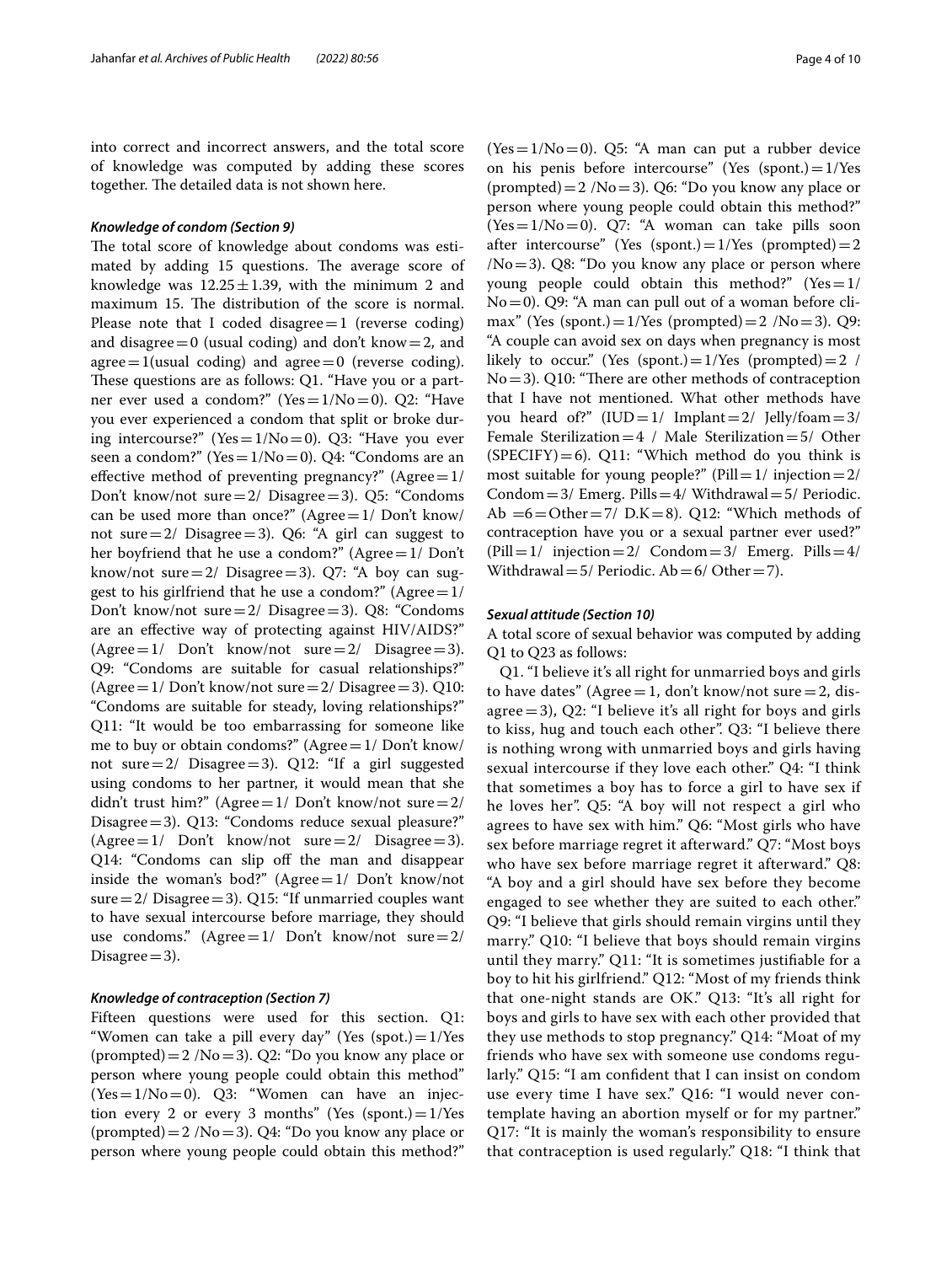you should be in love with someone before having sex with them." Q19:" I feel that I know how to use a condom properly." Q20: "Most of my friends would never contemplate having an abortion for themselves or their partner." Q21: "Men need sex more frequently than do women" Q22: "Most of my friends believe that you should be in love before you have sex with someone" Q23: "I would refuse to have sex with someone who is not prepared to use a condom."

#### *Relationship score*

The questions on sexual behavior consisted of the following: Q1. "How many girl/boyfriends have you had?" (More than median  $3=1$ , 3 or less =0), Q2. "How old is your current girlfriend/boyfriend?" (Age diference was calculated using this variable and age of the participant  $(\pm 3 \,\text{years}=0, \text{less than } 3 \text{ or more than } 3=1), \text{Q3: } \text{``When}$ you started your relationship, was your girlfriend/boyfriend single (coded 0) or married/divorced/ separated (coded 1)?" Q4. "When you started your relationship with your girlfriend/boyfriend, was she/he a fulltime student/ working (coded 0) or neither (coded 1)?", "When you started your relationship with your girlfriend/boyfriend, was she/he a full-time student, working or neither?" Q5. "Has the relationship ended?" (Yes =  $1/No=0$ ), Q6. "How long was your relationship before ended? (10 month or shorter=1, 11 months or longer =0), Q7. "Who decided to end the relationship? (Both you and your girl/boyfriend = 0, one side = 1), Q8. "During the time you were/ have been 'dating' your girlfriend/boyfriend, did you 'date'/have you 'dated' anyone else?" (Yes= $1/No=0$ ), Q9. "How would you describe your relationship with your girlfriend/boyfriend? (Casual=1 or serious. towards marriage/engaged to be married=0), Q10. "How do you think your girlfriend/boyfriend would describe her /his relationship to you?" (Casual = 1 or serious/towards marriage/engaged to be married  $=0$ ).

## **Data analysis**

Statistical analysis of this data was done using IBM SPSS Statistics, version 26.0 released in 2019 (IBM Corp., Armonk, NY, USA). Descriptive analysis, bivariate, and logistic regression were performed to analyze this data. Regression analysis was conducted to fnd the predictive relationship between the forced sex and socio-demographic characteristics and level of knowledge, attitude, and relationship scores. As the total score of forced sex is a categorical variable, the odds ratio (OR) and the 95% confdence intervals (CI) were calculated. Missing data were less than 20% which is forgivable for analytical purposes.

## **Ethical considerations**

The protocol of the study was approved by the Ethics committee of the Institutional Review Board (IRB) at CMU (IRB: 1031916–4). We frst sent an email to participants. In that invitation letter, the purpose of the study was explained. Students were asked to spend 20min to fll up the questionnaire. Students were assured that the data would be confdential as no identifcation was collected from the students. The risk and benefits of participation in the study were explained to the participants. General publications and reports coming out of this study were sent to students for general education purposes. Students who participate in the study were eligible to receive a coupon for Pizza. Students were free to refuse participation or discontinuation of the study at any time point. They could also report any insensitivity in handling the research by researches to the IRB committee. Also, students were able to volunteer information to the researcher in order to get help.

## **Results**

Over 1100 students were approached at frst step, all of whom were eligible to attend the study. Eligibility was confrmed for those who attended. Some students failed to respond to the complete questionnaire. These students were excluded from analysis. Overall, 20% missing data were found including those who did not fll up the questionnaire at all and those who partly flled up the questionnaire.

The mean (standard deviation) of the age of participants was 24.06 (9.61). More than two-thirds of students (68.2%) had an undergraduate academic level. The mean monthly income of the participants was \$1000 or less. Most students (95.4%) were single, and most of them (90.5%) had not received any sexual education. About two-thirds of the participants (60.7%) had expressed that they are religious, and more than two-thirds (69.4%) of participants always used contraceptive methods. More than three-fourths of participants (87.3%) consumed alcohol, and less than one ffth (12.6%) smoked cigarettes. Finally, more than three-fourths of participants (77.9%) had visited bars/parties, and most students (93.3%) went to movies (Table [1](#page-5-0)).

Close to one-ffth of students (16.9%) had experienced forced sex, out of whom, most (96.1%) were coerced by one person for the forced sex. The forced sex for 36.2% of participants had occurred through touching the breast or other parts of the body (Table [2](#page-6-0)).

Based on the results of the bivariate tests, there was a signifcant relationship between gender and forced sex, which was more frequent in female students than in male students  $(p=0.01)$ . Also, there was a significant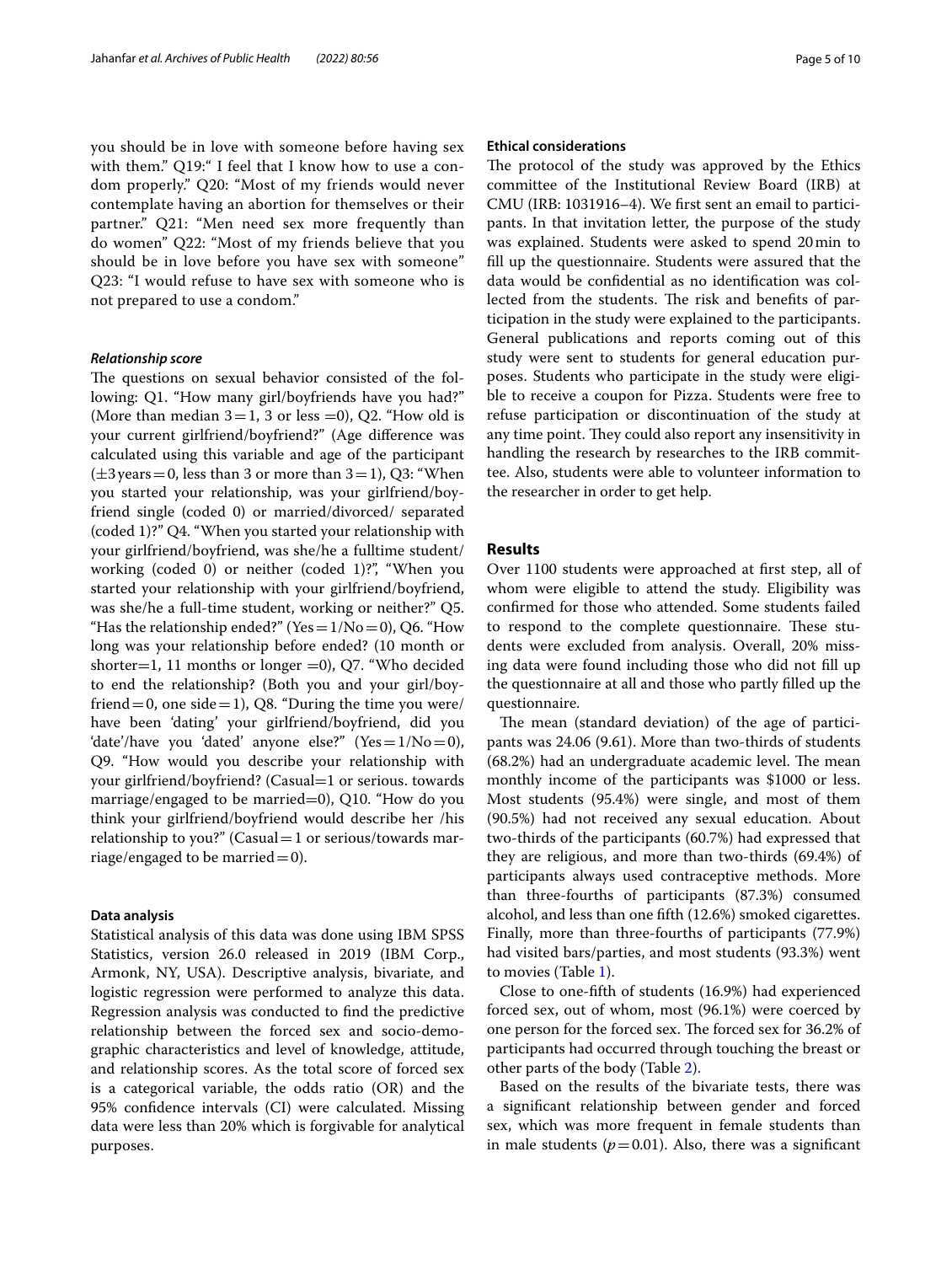<span id="page-5-0"></span>**Table 1** Socio-demographic characteristics of students attending university, 2019 (*n*=800)

| Variables <sup>a</sup>              | N (%)        |
|-------------------------------------|--------------|
| Age (Mean ± SD)                     | 24.06 ± 9.61 |
| Gender                              |              |
| Male                                | 166 (20.7)   |
| Female                              | 634 (79.3)   |
| <b>Education</b>                    |              |
| Undergraduate                       | 546 (68.2)   |
| Graduate                            | 254 (31.8)   |
| Work                                |              |
| Yes                                 | 520 (68.8)   |
| No                                  | 236 (31.2)   |
| Income                              |              |
| \$1000 or less                      | 430 (66.7)   |
| More than \$1000                    | 215 (33.3)   |
| Are you a religious person?         |              |
| Yes                                 | 471 (60.7)   |
| No                                  | 305 (39.3)   |
| <b>Relationship status</b>          |              |
| Single                              | 601 (95.4)   |
| No single                           | 29 (4.6)     |
| Practice-ever contraceptive use     |              |
| Always                              | 327 (69.4)   |
| Never/sometimes                     | 144 (30.6)   |
| <b>Sex education</b>                |              |
| Yes                                 | 65 (9.5)     |
| No                                  | 619 (90.5)   |
| <b>Smoking</b>                      |              |
| Yes                                 | 96 (12.6)    |
| No                                  | 667 (87.4)   |
| Alcohol                             |              |
| Yes                                 | 662 (87.3)   |
| No                                  | 96 (12.7)    |
| <b>Visited bars/parties</b>         |              |
| Yes                                 | 597 (77.9)   |
| No                                  | 169 (22.1)   |
| <b>Went to movies</b>               |              |
| Yes                                 | 711 (93.3)   |
| No                                  | 51(6.7)      |
| <b>Family source of information</b> |              |
| Yes                                 | 262 (87.6)   |
| No                                  | 37 (12.4)    |

<sup>a</sup> All variables except age, gender and education include missing cases

relationship between taking any contraceptive measures  $(p=0.01)$  as well as being invited to visited bars/parties (*p*<0.05) and forced sex. Invitation to the parties and the permanent use of any contraceptive method were more frequent in those who had forced sex. However, there was no signifcant relationship between the level

of education, having occupation, income, marital status, religious beliefs, sexual education, alcohol consumption, and cigarette smoking, going to movies, as well as receiving or not receiving information from the family, and forced sex  $(p > 0.05)$ . There was also a significant relationship between forced sex and knowledge of STD  $(p=0.01)$  as well as sexual attitude  $(p=0.01)$ . However, no signifcant relationship was found between knowledge of condoms, contraceptive knowledge, as well as sexual behavior, and forced sex  $(p<0.05)$  (Table [3](#page-7-0)).

Based on the results obtained from the univariate logistic regression test, there was a signifcant relationship between forced sex and gender, the use of contraceptive methods, being invited to visit bars or parties, knowledge of STD, and sexual attitude  $(p<0.05)$ . On the other hand, based on the multivariate logistic regression model, the variables of gender, knowledge of STD, and sexual attitude were among the predictors of forced sex, where the chance of forced sex was higher in girls than in boys (OR=2.94, 95% CI: 1.20 to 7.17, *P*=0.01). Also, the chance of forced sex signifcantly increased with higher awareness of STD (OR=1.41, 95% CI: 1.61 to 1.71) and sexual attitude ( $OR = 1.23$ , 95% CI: 1.04 to 1.21) (Table [4](#page-7-1)).

## **Discussion**

The results obtained from the present study indicated that close to one-ffth of students had an experience of forced sex. The variables of gender, knowledge of STD, and sexual attitude were among the predictors of forced sex. The chance of such a sexual relation was higher in girls by 2.94 times compared to boys. Further, forced sex was more frequent in those with high knowledge of STD and sexual attitudes.

In the present study, the prevalence of forced sex among participants was 16.9%. In a study by Tsai et al. [[31\]](#page-9-9), the prevalence of forced sex among women in Botswana and Swaziland was 10.3 and 11.4%, respectively. The prevalence of this relationship for the men of these two countries was 3.9 and 5.0%, respectively. The difference in the statistics of the general prevalence of forced sex can due to the notable ambiguity in the defnition of such behavior [\[32](#page-9-10)]. Any attempts for forced sex can be in the form of threats of violence, physical force or poisoning, or subtler techniques such as emotional manipulation. In an intimate relationship where the two persons love each other, we may expect that forced sex sometimes occurs with subtler manipulation rather than explicit threats and the use of physical force  $[33]$  $[33]$ . The definition by Waldner et al. [\[34](#page-9-12)] for forced sex where "sexual behavior may range from touching and kissing to sexual intercourse" implies this issue.

Gender was one of the predictors of forced sex in the present study. The higher prevalence of forced sex among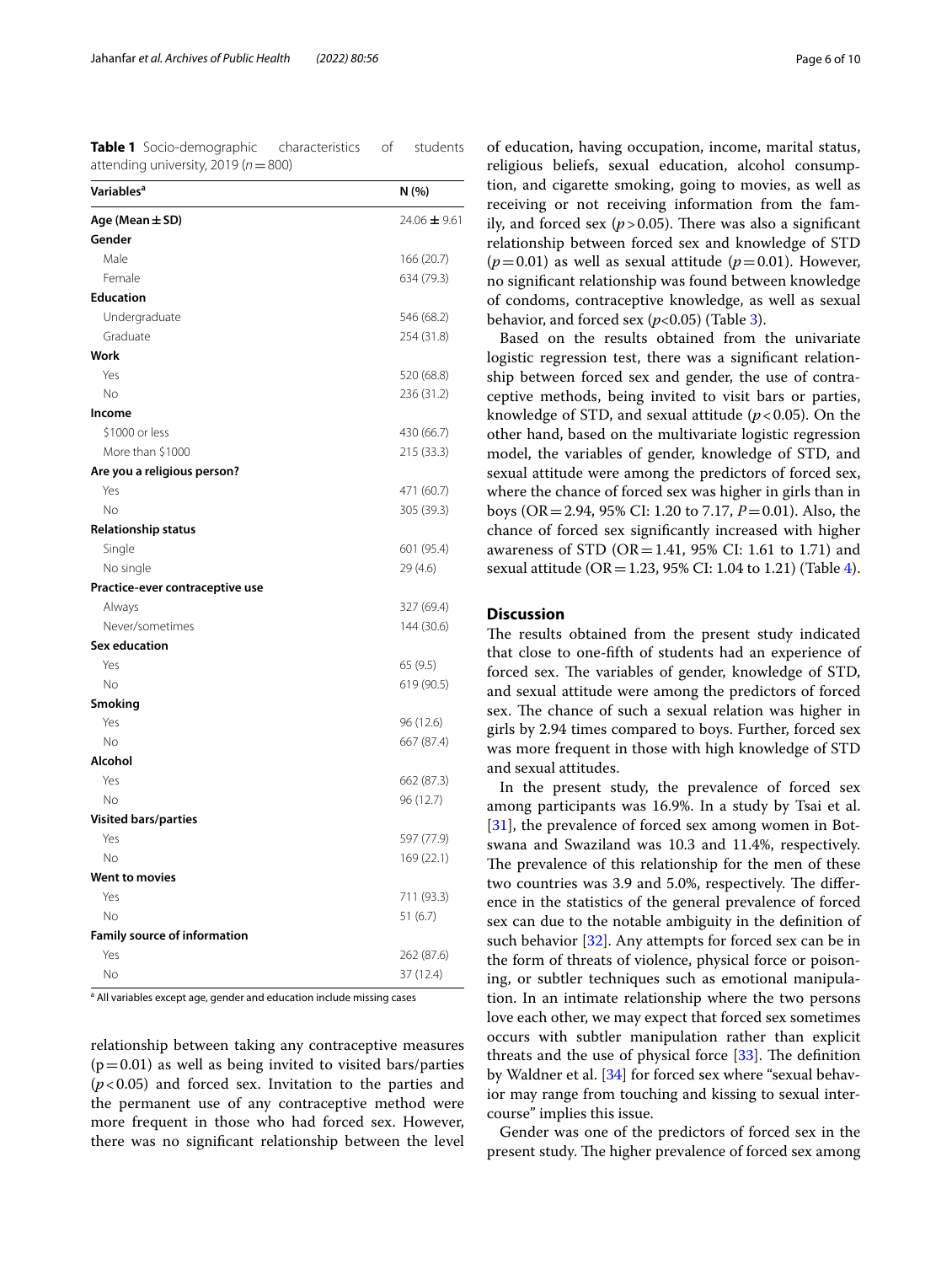<span id="page-6-0"></span>

|                                                                                                         | N(%        |
|---------------------------------------------------------------------------------------------------------|------------|
| Some young people are forced to have sexual intercourse  Has this ever happened to you?                 |            |
| Yes                                                                                                     | 96 (16.9)  |
| No.                                                                                                     | 473 (83.1) |
| How many different strangers, relatives or older persons have forced you to have sex against your will? |            |
| One                                                                                                     | 63 (96.1)  |
| More than one                                                                                           | 31(3.9)    |
| Some young people/females are touched on the breast or some other part  Has this ever happened to you?  |            |
| Yes                                                                                                     | 100(36.2)  |
| No.                                                                                                     | 176 (63.8) |
| Would you say this has happened often, sometimes, or rarely?                                            |            |
| <b>Often</b>                                                                                            | 56 (15.0)  |
| Sometimes                                                                                               | 68 (18.2)  |
| Rarely                                                                                                  | 250 (66.8) |

girls compared to boys has been reported in other studies [\[35](#page-9-13), [36\]](#page-9-14). According to WHO (2002) [\[37](#page-9-15)], up to onethird of adult girls have reported forced sex in their frst sexual relationship. In Peru, 47% of adolescent girls had reported a history of forced sex [[38\]](#page-9-16). Among women who had registered for HIV tests and HIV counseling in the US, the prevalence of rape throughout their lifetime was reported 43% [[39\]](#page-9-17).

In the present study, in addition to gender, knowledge of STD, and sexual attitude were among the other predictors of forced sex. Various factors have been reported as the elements of women's sexual behavior, including poverty, sociocultural factors, economic factors, educational factors  $[40]$ , and knowledge of reproductive health  $[41]$  $[41]$ . In a Sierra Leone study, women's understanding of exposure to the risk of AIDS had a strong correlation with the probability of incidence of forced sex. This can be due to increased women's understanding of the status of risk of contracting HIV and STD from their partner, their increasing unwillingness to commit sexual relationships, and the provocation of forced behaviors by their spouse. A woman's understanding of the status of HIV and STD in their partner is associated with refusing sexual relations and coercion [[42\]](#page-9-20).

Understanding factors (e.g., knowledge, attitude, and behavioral skills) afecting the sexual behaviors of the youth and adolescence is very important. This is because it has a great infuence on sexual decision-making, where educational programs and behavior can considerably improve these factors. The knowledge constituents the basis of human action  $[43]$  $[43]$ . This is a principal concept in many psychological theories and is usually used as a theoretical basis for having an efective sexual relationship as well as STD/HIV educational programs. The knowledge may also afect the behavior indirectly by infuencing the values, attitudes, understanding norms, and even selfefficacy. Nevertheless, having knowledge and information does not necessarily guarantee the behavior, since knowledge alone is not sufficient. Behavior attitude is so important that the person's tendency to that behavior is determined by its desirability or undesirability [\[44](#page-9-22)].

The sources that possibly affect the level of knowledge and sexual attitude of the youth are different. The parentadolescent relationship may be one of the useful strategies to improve healthy sexual and reproductive behavior. Talking to adolescents about issues related to sexual relationships, including contraception, avoiding pregnancy, methods of HIV prevention as well as preventing another STIs is a positive method for reducing the sexual risk among teenagers and adopting a safer sexual behavior [\[26\]](#page-9-4). Nevertheless, the communication established by adults regarding sexual and reproductive health (SRH) is afected by social norms as well as taboos associated with gender, religious and cultural beliefs, as well as sexual desires [\[45](#page-9-23)].

## **Strengths and limitations**

The large sample size and random selection of participants were among the strengths points. Although the participants were chosen from the same university, the students at this university come from various parts of the world. Hence, its results can be generalized to other countries as well. In this study, to prevent response bias, the research tool was completed using Qualtrics online software and with no name. The limitation was the cross-sectional nature of this study, where the indicated relationships may not exactly refect causal relations. Thus, it is proposed to conduct studies with a more robust design to identify the factors associated with forced sex. As most adolescents and youth are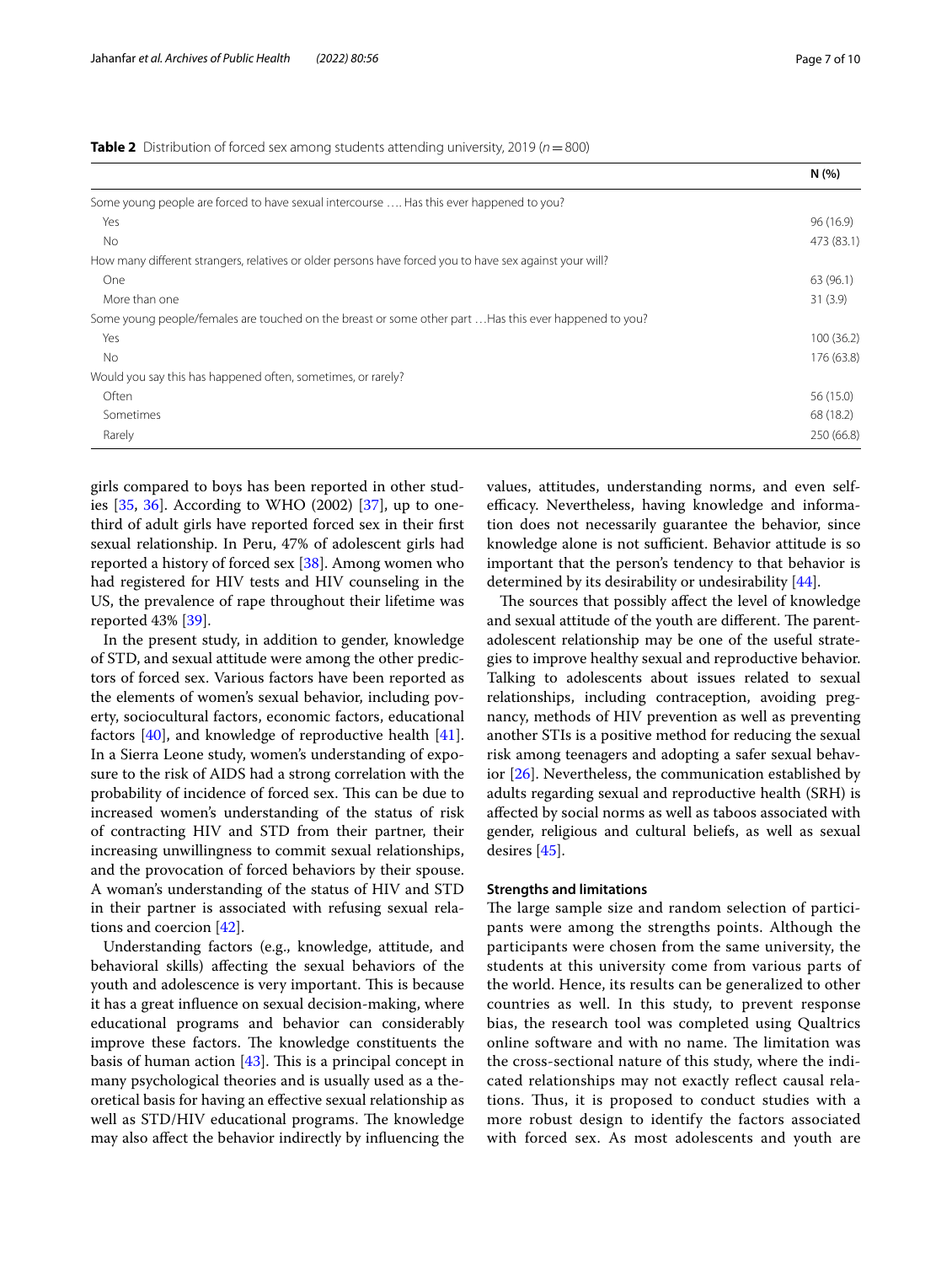<span id="page-7-0"></span>**Table 3** The relationship between forced sex and socio-**Table 4** Predictors of forced sex based on logistic regression demographic characteristics of students attending university, 2019 (*n*=800)

|                                     | Forced sex $+$<br>$N = 95$ | Forced sex-<br>$N = 472$ | P values |
|-------------------------------------|----------------------------|--------------------------|----------|
| Age (Mean $\pm$ SD)                 | $23.52 \pm 6.94$           | $23.41 \pm 6.92$         | 0.89     |
| Gender                              |                            |                          |          |
| Male                                | 10(8.7)                    | 105(91.3)                | 0.01     |
| Female                              | 85 (18.8)                  | 368 (81.2)               |          |
| <b>Education</b>                    |                            |                          |          |
| Undergraduate                       | 27(16.2)                   | 140 (83.8)               | 0.81     |
| Graduate                            | 69 (17.2)                  | 333 (82.8)               |          |
| Work                                |                            |                          |          |
| Yes                                 | 67 (18.3)                  | 299 (81.7)               | 0.40     |
| No                                  | 28 (15.1)                  | 157 (84.9)               |          |
| Income                              |                            |                          |          |
| \$1000 or less                      | 64 (20.0)                  | 256 (80.0)               | 0.15     |
| More than \$1000                    | 20 (14.3)                  | 120 (85.7)               |          |
| Are you a religious person?         |                            |                          |          |
| Yes                                 | 63 (18.0)                  | 287 (82.0)               | 0.42     |
| No                                  | 33 (15.1)                  | 186 (84.9)               |          |
| <b>Relationship status</b>          |                            |                          |          |
| Single                              | 91 (18.6)                  | 399 (81.4)               | 0.39     |
| No single                           | 2(9.5)                     | 19 (90.5)                |          |
| Practice-ever contraceptive use     |                            |                          |          |
| Always                              | 49 (15.8)                  | 262 (84.2)               | 0.01     |
| Never/sometimes                     | 36(25.6)                   | 103 (74.1)               |          |
| <b>Sex education</b>                |                            |                          |          |
| Yes                                 | 12(21.1)                   | 45 (78.9)                | 0.35     |
| No                                  | 81 (16.1)                  | 423 (83.9)               |          |
| Smoking                             |                            |                          |          |
| Yes                                 | 12(21.1)                   | 45 (78.9)                | 0.35     |
| No                                  | 81 (16.1)                  | 423 (83.9)               |          |
| Alcohol                             |                            |                          |          |
| Yes                                 | 85 (17.5)                  | 400 (82.5)               | 0.18     |
| No                                  | 9(11.4)                    | 70 (88.6)                |          |
| <b>Visited bars/parties</b>         |                            |                          |          |
| Yes                                 | 81 (18.6)                  | 355 (81.4)               | 0.05     |
| No                                  | 15(11.4)                   | 117 (88.6)               |          |
| Went to movies                      |                            |                          |          |
| Yes                                 | 88 (16.7)                  | 439 (83.3)               | 0.54     |
| No                                  | 7(17.1)                    | 34 (82.9)                |          |
| <b>Family source of information</b> |                            |                          |          |
| Yes                                 | 6(20.7)                    | 23 (79.3)                | 0.86     |
| <b>No</b>                           | 36 (19.3)                  | 151 (80.7)               |          |
| Knowledge of STD                    | $4.57 \pm 1.83$            | $3.98 \pm 1.59$          | 0.01     |
| Knowledge of condom                 | 12.24 ± 1.44               | $12.25 \pm 1.38$         | 0.96     |
| Knowledge of contraception          | $16.63 \pm 2.23$           | $16.50 \pm 2.36$         | 0.67     |
| Relationship behaviour              | $10.44 \pm 1.33$           | $9.85 \pm 1.29$          | 0.21     |
| Sexual attitude                     | 43.76 ± 3.64               | $42.19 \pm 3.61$         | 0.01     |

<span id="page-7-1"></span>

| <b>Table 4</b> Predictors of forced sex based on logistic regression |  |  |  |  |
|----------------------------------------------------------------------|--|--|--|--|
| among students attending university, 2019 ( $n = 800$ )              |  |  |  |  |

| Variable                            | <b>Unadjusted OR</b><br>95% CI | <b>Adjusted OR</b><br>95% CI |
|-------------------------------------|--------------------------------|------------------------------|
| Age (Mean ± SD)                     | $1.00(0.97 - 1.03)$            |                              |
| Gender                              |                                |                              |
| Female                              | 2.43 (1.22–4.84)               | $2.94(1.20 - 7.17)$          |
| Male                                | 1                              |                              |
| <b>Education</b>                    |                                |                              |
| Undergraduate                       | $0.93(0.57 - 1.51)$            |                              |
| Graduate                            | 1                              |                              |
| Work                                |                                |                              |
| Yes                                 | 1.26 (0.78–2.03)               |                              |
| No                                  | 1                              |                              |
| Income                              |                                |                              |
| \$1000 or less                      | $1.50(0.86 - 2.59)$            |                              |
| More than \$1000                    | 1                              |                              |
| Are you a religious person?         |                                |                              |
| Yes                                 | $1.24(0.78 - 1.96)$            |                              |
| No                                  | 1                              |                              |
| <b>Relationship status</b>          |                                |                              |
| Single                              | 2.17 (0.49–9.47)               |                              |
| No single                           | 1                              |                              |
| Practice-ever contraceptive use     |                                |                              |
| Always                              | $0.54(0.33 - 0.87)$            |                              |
| Never/sometimes                     | 1                              |                              |
| <b>Sex education</b>                |                                |                              |
| Yes                                 | $1.39(0.71 - 2.75)$            |                              |
| No                                  | 1                              |                              |
| <b>Smoking</b>                      |                                |                              |
| Yes                                 | $0.56(0.30-1.03)$              |                              |
| No                                  | 1                              |                              |
| Alcohol                             |                                |                              |
| Yes                                 | 0.61 (0.29–1.26)               |                              |
| No                                  | 1                              |                              |
| <b>Visited bars/parties</b>         |                                |                              |
| Yes                                 | $0.56(0.31 - 1.01)$            |                              |
| No                                  | 1                              |                              |
| <b>Went to movies</b>               |                                |                              |
| Yes                                 | $1.03(0.44 - 2.31)$            |                              |
| No                                  | 1                              |                              |
| <b>Family source of information</b> |                                |                              |
| Yes                                 | 1.09 (0.42–2.88)               |                              |
| No                                  | 1                              |                              |
| Knowledge of STD                    | $1.24(1.08 - 1.41)$            | $1.41(1.61-1.71)$            |
| Knowledge of condom                 | $0.99(0.82 - 1.19)$            |                              |
| Knowledge of contraception          | $1.03(0.91 - 1.15)$            |                              |
| Relationship behaviour              | $1.45(0.81 - 2.59)$            |                              |
| Sexual attitude                     | $1.13(1.05 - 1.22)$            | 1.23 (1.04–1.21)             |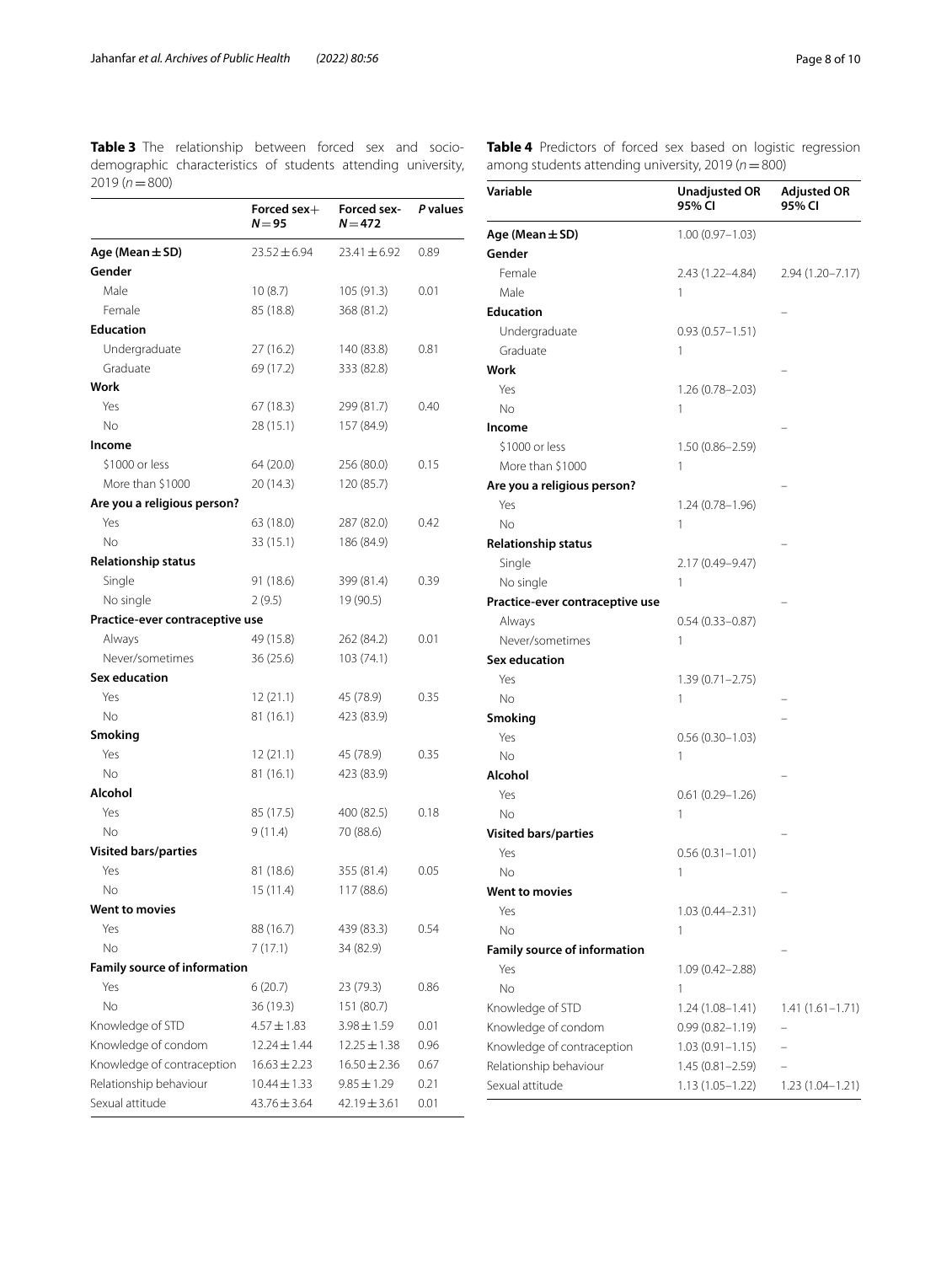interested in social networks and websites [[28\]](#page-9-6), it is suggested to use these communication channels to present proper information about sexual and reproductive health.

## **Conclusions**

The results of the present study indicated that the variables of gender, knowledge of STD, and sexual attitude are among the predictors of forced sex. Thus, considering the pattern of gender, implementing proper behavioral, educational interventions among the youth, especially girls for reducing forced sex, as well as presenting complete and proper information about SRH, are required to enhance the awareness and correct the attitudes of the youth.

#### **Abbreviations**

US: United States; FSI: Forced sexual initiation; PTSD: Post Traumatic Stress Disorder; STIs: Sexually transmitted infections; HPV: Human Papillomavirus; HIV: Human Immunodefciency Virus; IRB: Institutional Review Board; AIDS: Acquired Immunodefciency Syndrome; OR: Odds Ratio; CI: Confdence Intervals; WHO: World Health Organization; SRH: Sexual and Reproductive Health.

#### **Acknowledgments**

We hereby thank the participants in this project.

#### **Authors' contributions**

MM, SHJ and PA contributed to the design of the protocol. SHJ contributed to the implementation plan. MM, SHJ, and PA contributed to the analysis plan. MM, SHJ and PA have written the frst draft of this protocol article, and all authors have critically read the text and contributed with inputs and revisions, and all authors read and approved the fnal manuscript.

## **Funding**

This study was fnancially supported by university. Funding sources did not play any role in the design of the study and collection, analysis, and interpretation of data.

## **Availability of data and materials**

Datasets used and analyzed during this study are available from the corresponding author on reasonable request.

## **Declarations**

## **Ethics approval and consent to participate**

The protocol of the study was approved by the Ethics committee of the Institutional Review Board (IRB) (Code: 1031916–4). The written informed consent was obtained from all participants.

#### **Consent for publication**

Not applicable.

#### **Competing interests**

The authors declare that they have no competing interests.

#### **Author details**

<sup>1</sup>MPH Program, Department of Public Health and Community Medicine, Tufts University School of Medicine, Boston, USA. <sup>2</sup> Midwifery Department, Tabriz University of Medical Sciences, Tabriz, Iran. <sup>3</sup> Social Determinants of Health Research Center, Nursing and Midwifery Faculty, Tabriz University of Medical Sciences, Tabriz, Iran.

Received: 14 April 2021 Accepted: 4 February 2022 Published online: 17 February 2022

## **References**

- <span id="page-8-0"></span>1. Currie C, Watson L, Rice P. Adolescent health in the 21st century. J R Coll Physicians Edinb. 2015;45(4):258.
- <span id="page-8-1"></span>2. Patton GC, Coffey C, Cappa C, Currie D, Riley L, Gore F, et al. The health of the world's adolescents: a synthesis of internationally comparable data. Lancet. 2012;379(9826):1665–75.
- <span id="page-8-2"></span>3. Kasedde S, Luo C, McClure C, Chandan U. Reducing HIV and AIDS in adolescents: opportunities and challenges. Curr HIV/AIDS Rep. 2013;10(2):159–68.
- <span id="page-8-3"></span>4. Atteberry-Ash B, Walls NE, Kattari SK, Peitzmeier SM, Kattari L, Langenderfer-Magruder L. Forced sex among youth: accrual of risk by gender identity, sexual orientation, mental he,alth and bullying. J LGBT Youth. 2020;17(2):193–213.
- <span id="page-8-4"></span>5. World Health Organization. INSPIRE handbook: action for implementing the seven strategies for ending violence against children: World Health Organization; 2019.
- <span id="page-8-5"></span>6. Snyder HN. Sexual assault of young children as reported to law enforcement: Victim, incident, and ofender characteristics. Washington: DIANE Publishing; 2010.
- <span id="page-8-6"></span>7. Vrolijk-Bosschaart TF, Brilleslijper-Kater SN, Verlinden E, Widdershoven GA, Teeuw AH, Voskes Y, et al. A descriptive mixed-methods analysis of sexual behavior and knowledge in very young children assessed for sexual abuse: the ASAC study. Front Psychol. 2019;9:2716.
- <span id="page-8-7"></span>8. Erickson PI, Rapkin AJ. Unwanted sexual experiences among middle and high school youth. J Adolesc Health. 1991;12(4):319–25.
- <span id="page-8-8"></span>9. Howard DE, Wang MQ. Psychosocial correlates of US adolescents who report a history of forced sexual intercourse. J Adolesc Health. 2005;36(5):372–9.
- <span id="page-8-9"></span>10. Prata FR. Gender, Sexualit,y and Society: Understanding Contemporary Challenges: Interviewing Elisabeth Prügl. Contexto Internacional. 2019;41(1):153–62.
- <span id="page-8-10"></span>11. Rostad WL, Clayton HB, Estefan LF, Johns MM. Substance use and disparities in teen dating violence victimization by sexual identity among high school students. Prev Sci. 2020;21(3):398–407.
- <span id="page-8-11"></span>12. Finkelhor D, Turner H, Ormrod R, Hamby SL. Violence, abuse, and crime exposure in a national sample of children and youth. Pediatrics. 2009;124(5):1411–23.
- <span id="page-8-12"></span>13. Coker AL, McKeown RE, Sanderson M, Davis KE, Valois RF, Huebner ES. Severe dating violence and quality of life among South Carolina high school students. Am J Prev Med. 2000;19(4):220–7.
- <span id="page-8-13"></span>14. Spencer C, Cafferky B, Stith SM. Gender differences in risk markers for perpetration of physical partner violence: results from a meta-analytic review. J Fam Violence. 2016;31(8):981–4.
- <span id="page-8-14"></span>15. Abajobir AA, Kisely S, Maravilla JC, Williams G, Najman JM. Gender differences in the association between childhood sexual abuse and risky sexual behaviours: a systematic review and meta-analysis. Child Abuse Negl. 2017;63:249–60.
- <span id="page-8-15"></span>16. Kilpatrick DG, Ruggiero KJ, Acierno R, Saunders BE, Resnick HS, Best CL. Violence and risk of PTSD, major depression, substance abuse/dependence, and comorbidity: results from the National Survey of adolescents. J Consult Clin Psychol. 2003;71(4):692.
- 17. Campbell JC, Lucea MB, Stockman JK, Draughon JE. Forced sex and HIV risk in violent relationships. Am J Reprod Immunol. 2013;69:41–4.
- <span id="page-8-16"></span>18. Campbell JC, Soeken KL. Forced sex and intimate partner violence: efects on women's risk and women's health. Violence Against Women. 1999;5(9):1017–35.
- <span id="page-8-17"></span>19. Chandra-Mouli V, Camacho AV, Michaud PA. WHO guidelines on preventing early pregnancy and poor reproductive outcomes among adolescents in developing countries. J Adolesc Health. 2013;52(5):517–22.
- <span id="page-8-18"></span>20. Currie C, Zanotti C, Morgan A, Currie D, De Looze M, Roberts C, et al. Social determinants of health and well-being among young people. Health Behaviour in School-aged Children (HBSC) study: international report from the. 2009;2010:271.
- <span id="page-8-19"></span>21. Department of Reproductive Health, World Health Organization. Medical eligibility criteria for contraceptive use. Fourth edition. Geneva: World Health Organization; 2010.